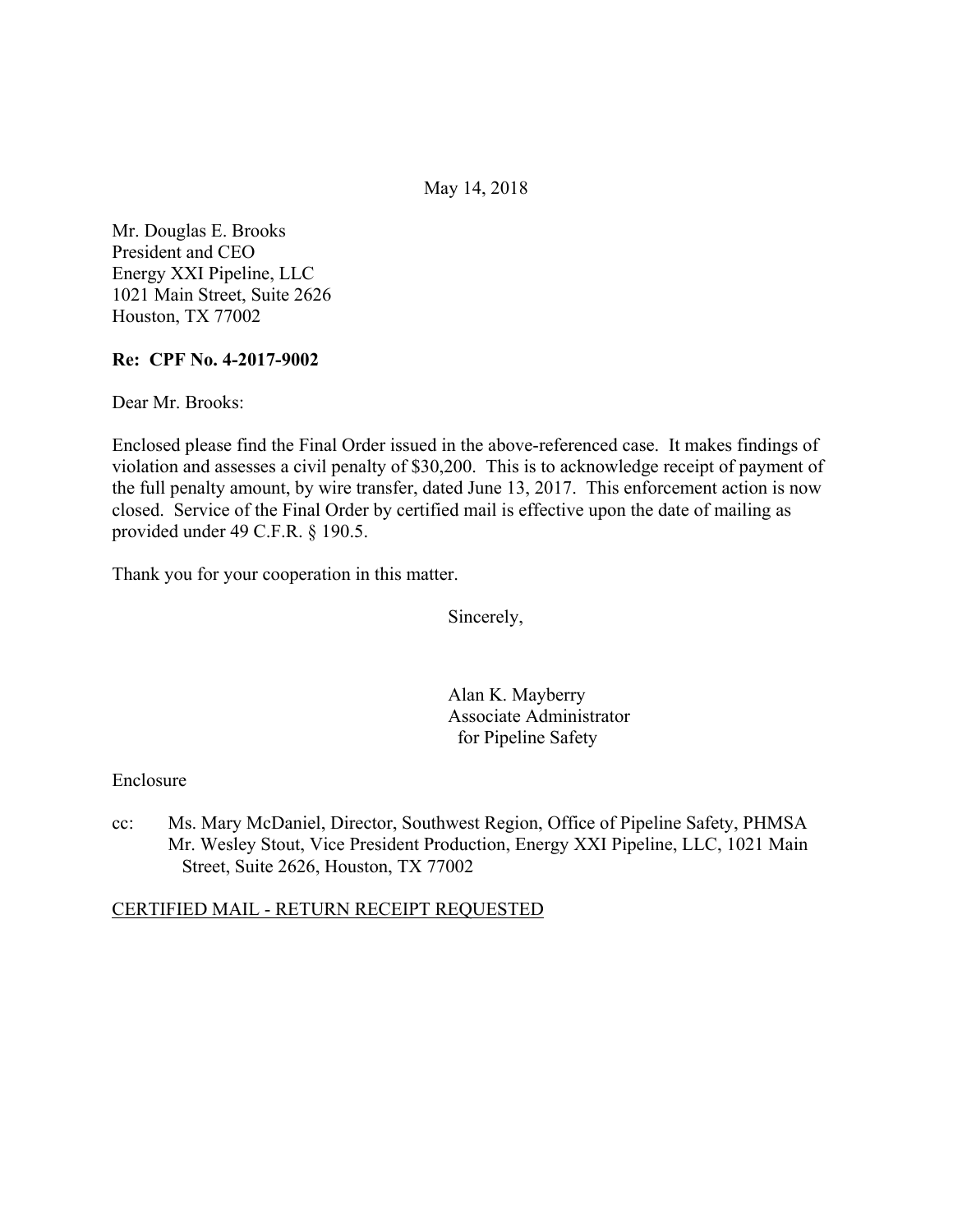### **U.S. DEPARTMENT OF TRANSPORTATION PIPELINE AND HAZARDOUS MATERIALS SAFETY ADMINISTRATION OFFICE OF PIPELINE SAFETY WASHINGTON, D.C. 20590**

**)**

 **)**

 **)**

**In the Matter of )**

Energy XXI Pipeline, LLC,  $\qquad \qquad$  (PF No. 4-2017-9002)

 $\mathcal{L}=\{1,2,3,4,5\}$ 

**\_\_\_\_\_\_\_\_\_\_\_\_\_\_\_\_\_\_\_\_\_\_\_\_\_\_\_\_\_\_\_\_\_\_\_\_)** 

**Respondent. )** 

# **FINAL ORDER**

U.S. Gulf of Mexico waters and the Gulf Coast onshore.<sup>1</sup> From February 23 through April 14, 2016, pursuant to 49 U.S.C. § 60117, representatives of the Pipeline and Hazardous Materials Safety Administration (PHMSA), Office of Pipeline Safety (OPS), conducted an on-site pipeline safety inspection of the facilities and records of Energy XXI Pipeline, LLC (EXXI or Respondent) in the South Timbalier, Grand Isle, West Delta, West Delta-South Addition, and South Pass areas in the Gulf of Mexico and Grand Isle, Louisiana. EXXI is an oil and natural gas development and production company with assets located in the

 probable violations or face possible future enforcement action. As a result of the inspection, the Director, Southwest Region, OPS (Director), issued to Respondent, by letter dated May 16, 2017, a Notice of Probable Violation and Proposed Civil Penalty (Notice), which also included warnings pursuant to 49 C.F.R. § 190.205. In accordance with 49 C.F.R. § 190.207, the Notice proposed finding that EXXI had committed four violations of 49 C.F.R. Parts 192 and 195 and proposed assessing a civil penalty of \$30,200 for the alleged violations. The warning items required no further action, but warned the operator to correct the

EXXI responded to the Notice by letter dated June 9, 2017 (Response). The company did not contest the allegations of violation and paid the proposed civil penalty of \$30,200. In accordance with 49 C.F.R. § 190.208(a)(1), such payment authorizes the Associate Administrator to make findings of violation and to issue this final order without further proceedings.

# **FINDINGS OF VIOLATION**

In its Response, EXXI did not contest the allegations in the Notice that it violated 49 C.F.R. Parts 192 and 195, as follows:

 $\overline{a}$ <sup>1</sup> Energy XXI Pipeline, LLC's website, *available at* http://www.energyxxi.com/ (last accessed February 26, 2018).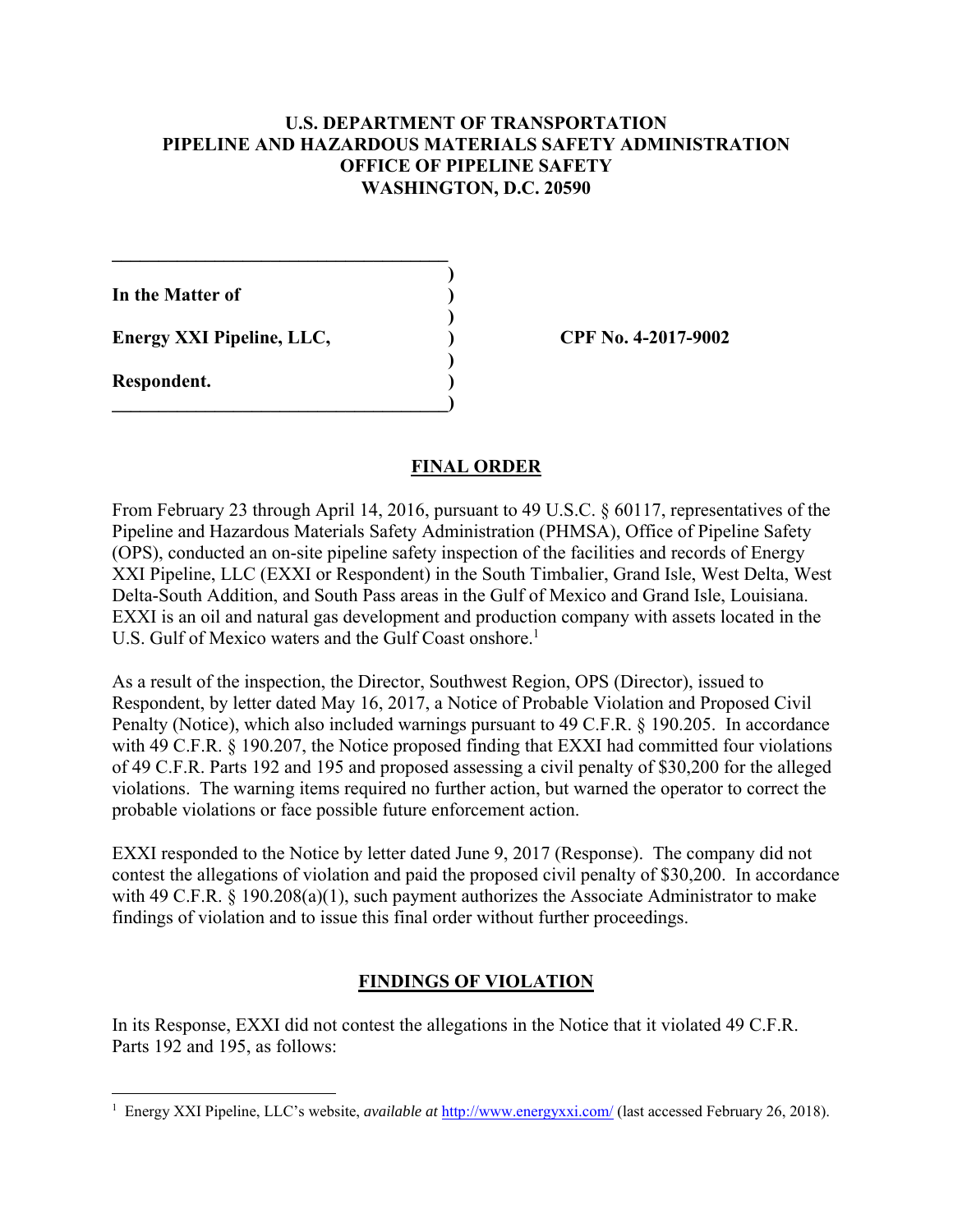**Item 3:** The Notice alleged that Respondent violated 49 C.F.R. § 195.413(c)(2) and (3), which state:

## **§ 195.413. Underwater inspection and reburial of pipelines in the Gulf of Mexico and its inlets.**

 $(a) \ldots$ 

(c) If an operator discovers that its pipeline is an exposed underwater pipeline or poses a hazard to navigation, the operator shall –

 $(1) \ldots$ 

 $\overline{a}$ 

 (2) Promptly, but not later than 7 days after discovery, mark the location of the pipeline in accordance with 33 CFR Part 64 at the ends of the pipeline segment and at intervals of not over 500 yards (457 meters) long, except that a pipeline segment less than 200 yards (183 meters) long need only be marked at the center; and

(3) Within 6 months of discovery, or not later than November 1 of the following year if the 6 month period is later than November 1 of the year of discovery, bury the pipeline so that the top of the pipe is 36 inches (914 millimeters) below the underwater natural bottom (as determined by recognized and generally accepted practices) for normal excavation or 18 inches (457 millimeters) for rock excavation.

below the underwater natural bottom, within the regulatory time frames.<sup>2</sup> The Notice alleged that Respondent violated 49 C.F.R. § 195.413(c)(2) and (3) by failing to promptly, but not later than seven days after discovery, that its pipeline was exposed underwater or posed a hazard to navigation, mark the location of its pipeline in accordance with 33 C.F.R. Part 64 and to bury its pipeline so that the top of the pipe was 36 inches below the underwater natural bottom, within six months of discovery. Specifically, the Notice alleged that EXXI did not mark the location of its ST21H-E Timbalier Island Facility 10-inch diameter pipeline in accordance with 33 C.F.R. Part 64, and failed to bury it so that the top of the pipe was 36 inches

Respondent did not contest this allegation of violation. Accordingly, based upon a review of all of the evidence, I find that Respondent violated 49 C.F.R.  $\S$  195.413(c)(2) and (3) by failing to promptly, but not later than seven days after discovery, that its pipeline was exposed underwater or posed a hazard to navigation, mark the location of its pipeline in accordance with 33 C.F.R. Part 64 and to bury it so that the top of the pipe was 36 inches below the underwater natural bottom, within six months of discovery.

**Item 4:** The Notice alleged that Respondent violated 49 C.F.R. § 192.616(c) and 49 C.F.R. § 195.440(c), which state:

<sup>&</sup>lt;sup>2</sup> PHMSA's review of EXXI's records revealed that EXXI discovered on March 19, 2013, that its ST21H-E Timbalier not marked pursuant to 33 C.F.R. Part 64 until May 15, 2013 (past the seven-day requirement), and the pipe was not reburied until September 2014 (past the six-month requirement). Pipeline Safety Violation Report (May 15, 2017) Island Facility 10-inch diameter pipeline was exposed underwater or posed a hazard to navigation. The location was (on file with PHMSA) at 18-19.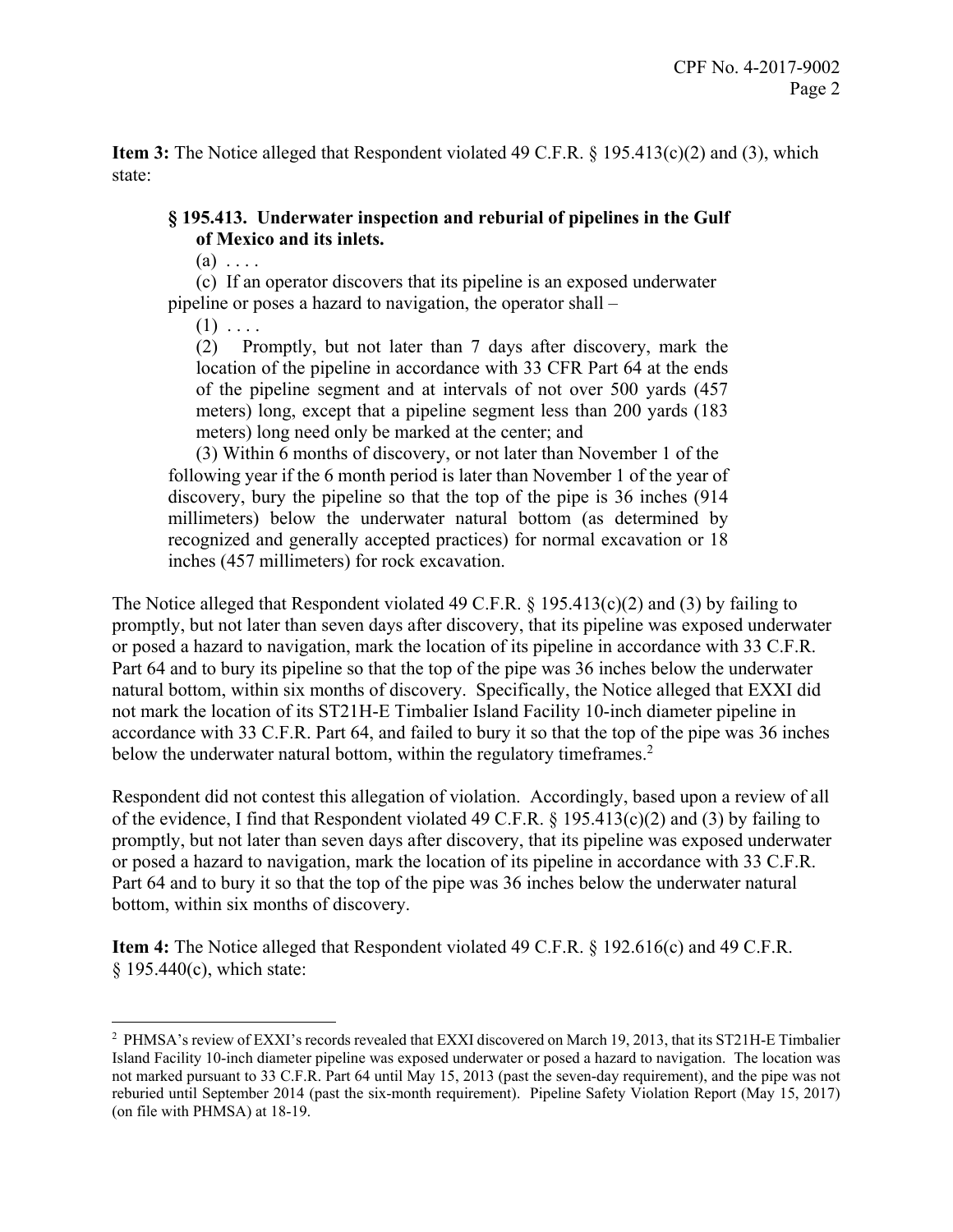### **§ 192.616 Public awareness.**

 $(a) \ldots$ 

 program or procedural manual as to why compliance with all or certain (c) The operator must follow the general program recommendations, including baseline and supplemental requirements of [American Petroleum Institute (API)] RP 1162, unless the operator provides justification in its provisions of the recommended practice is not practicable and not necessary for safety.

and

1

## **§ 195.440 Public awareness.**

 $(a) \ldots$ 

(c) The operator must follow the general program recommendations, including baseline and supplemental requirements of API RP 1162, unless the operator provides justification in its program or procedural manual as to why compliance with all or certain provisions of the recommended practice is not practicable and not necessary for safety.

Section 13 of EXXI's own written plan.<sup>4</sup> The Notice alleged that Respondent violated 49 C.F.R.  $\S$  192.616(c) and  $\S$  195.440(c) by failing to follow the general program recommendations, including baseline and supplemental requirements, of API RP 1162, or providing justification in its program or procedural manual as to why compliance with all or certain provisions of the recommended practice was not practicable and not necessary for safety.<sup>3</sup> Specifically, the Notice alleged that EXXI failed to review its Public Awareness Plan to measure program effectiveness, in accordance with API RP 1162 Sections 8.4 and 8.5, and failed to complete this review within four years, as required by

Respondent did not contest this allegation of violation. Accordingly, based upon a review of all of the evidence, I find that Respondent violated 49 C.F.R. § 192.616(c) and § 195.440(c) by failing to follow the general program recommendations, including baseline and supplemental requirements, of API RP 1162.

These findings of violation will be considered prior offenses in any subsequent enforcement action taken against Respondent.

<sup>&</sup>lt;sup>3</sup> API RP 1162 Section 8.4 states that operators should measure program effectiveness to assess whether the actions undertaken in implementation of the RP are achieving the intended goals and objectives. Further, Section 8.5 provides guidance on how results of this evaluation need to be considered and revisions/updates made accordingly in the operator's public awareness program plan, implementation, materials, frequency and/or messages.

 4 During the PHMSA inspection, EXXI could not provide an explanation or justification as to why the Effectiveness Evaluation date was changed to November 1, 2017, well past the four-year frequency listed in the Plan. Notice at 5- 6.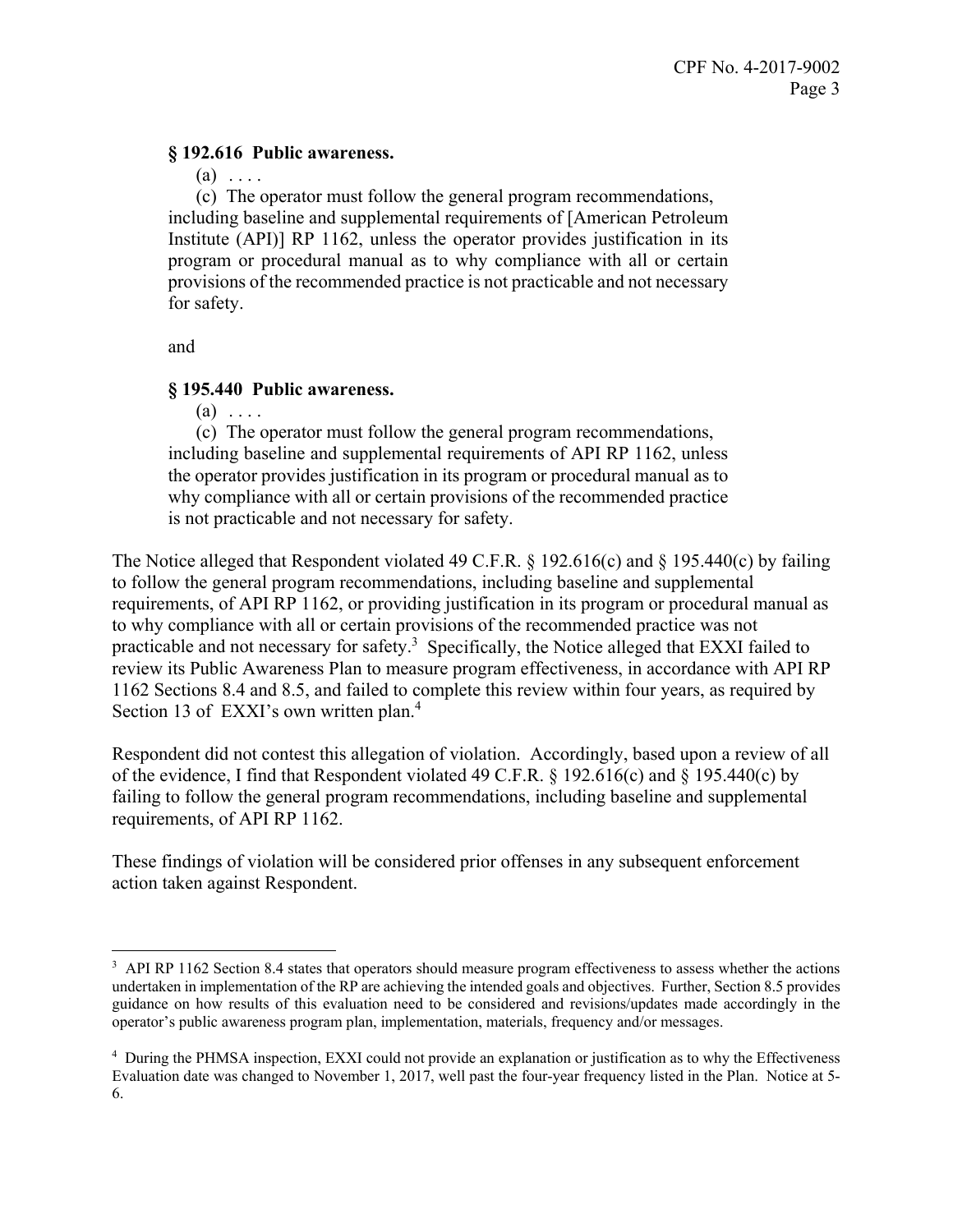### **ASSESSMENT OF PENALTY**

Under 49 U.S.C. § 60122, Respondent is subject to an administrative civil penalty not to exceed \$200,000 per violation for each day of the violation, up to a maximum of \$2,000,000 for any related series of violations.<sup>5</sup> In determining the amount of a civil penalty under 49 U.S.C. § 60122 and 49 C.F.R. § 190.225, I must consider the following criteria: the nature, circumstances, and gravity of the violation, including adverse impact on the environment; the degree of Respondent's culpability; the history of Respondent's prior offenses; and any effect that the penalty may have on its ability to continue doing business; and the good faith of Respondent in attempting to comply with the pipeline safety regulations. In addition, I may consider the economic benefit gained from the violation without any reduction because of subsequent damages, and such other matters as justice may require. The Notice proposed a total civil penalty of \$30,200 for the violations cited above.

Having reviewed the record and considered the assessment criteria for each of the Items cited above, I assess Respondent a total civil penalty of **\$30,200**. Respondent paid the total civil penalty amount of \$30,200 by wire transfer on June 13, 2017.

### **WARNING ITEMS**

With respect to Items 1 and 2, the Notice alleged probable violations of Parts 192 and 195 but did not propose a civil penalty or compliance order for these items. Therefore, these are considered to be warning items. The warnings were for:

49 C.F.R. § 195.402(c) **(Item 1)** ─ Respondent's alleged failure to follow its own manual of written procedures for conducting normal operations and maintenance activities and handling abnormal operations and emergencies for hazardous liquid pipelines. Specifically, it alleged that EXXI failed to periodically review the work done by operator personnel to determine the effectiveness of the procedures used in normal operation and maintenance, and to take corrective action where deficiencies were found; and

49 C.F.R. § 192.605(b)(8) **(Item 2)** ─ Respondent's alleged failure to follow its own manual of written procedures for conducting operations and maintenance activities and for emergency response for gas pipelines. Specifically, it alleged that EXXI failed to periodically review the work done by operator personnel to determine the effectiveness and adequacy of the procedures used in normal operation and maintenance and to modify the procedures when deficiencies were found.

If OPS finds a violation of any of these items in a subsequent inspection, Respondent may be subject to future enforcement action.

 $\overline{a}$ 

<sup>5</sup> These amounts are adjusted annually for inflation. *See, e.g.*, Pipeline Safety: Inflation Adjustment of Maximum Civil Penalties, 82 Fed. Reg. 19325 (April 27, 2017).